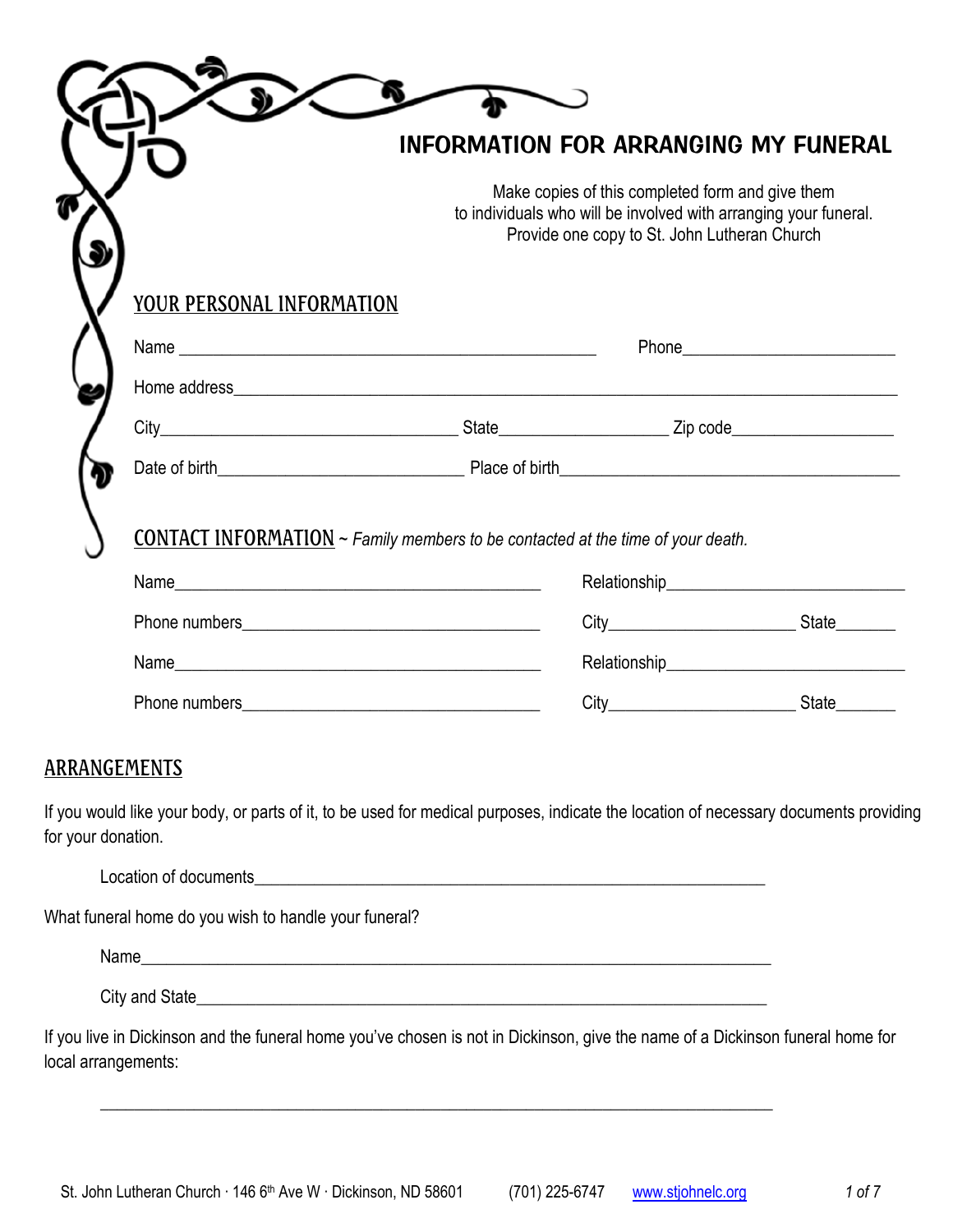# ARRANGEMENTS ~ Check one of the following

| I want to be cremated with ashes to be buried at                                                   |                                                                                                                                                                                                                                                                                                                                                     |
|----------------------------------------------------------------------------------------------------|-----------------------------------------------------------------------------------------------------------------------------------------------------------------------------------------------------------------------------------------------------------------------------------------------------------------------------------------------------|
|                                                                                                    |                                                                                                                                                                                                                                                                                                                                                     |
| I want to be cremated with ashes placed or disposed of (according to any state laws)               |                                                                                                                                                                                                                                                                                                                                                     |
|                                                                                                    |                                                                                                                                                                                                                                                                                                                                                     |
|                                                                                                    |                                                                                                                                                                                                                                                                                                                                                     |
| I want burial in a casket                                                                          |                                                                                                                                                                                                                                                                                                                                                     |
| Cemetery or mausoleum_________________________                                                     |                                                                                                                                                                                                                                                                                                                                                     |
| Have you purchased a plot in a Dickinson cemetery or a vault in the mausoleum? ___ Yes ___ No      |                                                                                                                                                                                                                                                                                                                                                     |
|                                                                                                    |                                                                                                                                                                                                                                                                                                                                                     |
|                                                                                                    | Casket cost: Low _____ Moderate _____ High _____ Comments________________________                                                                                                                                                                                                                                                                   |
|                                                                                                    |                                                                                                                                                                                                                                                                                                                                                     |
|                                                                                                    |                                                                                                                                                                                                                                                                                                                                                     |
| Do you wish to have your body viewed?                                                              | Yes, at funeral home ________ Yes, at church ________ No _____                                                                                                                                                                                                                                                                                      |
|                                                                                                    | $\begin{picture}(120,10) \put(0,0){\line(1,0){10}} \put(15,0){\line(1,0){10}} \put(15,0){\line(1,0){10}} \put(15,0){\line(1,0){10}} \put(15,0){\line(1,0){10}} \put(15,0){\line(1,0){10}} \put(15,0){\line(1,0){10}} \put(15,0){\line(1,0){10}} \put(15,0){\line(1,0){10}} \put(15,0){\line(1,0){10}} \put(15,0){\line(1,0){10}} \put(15,0){\line($ |
| Where do you want your funeral held? (Check one)                                                   | ,我们也不能在这里的人,我们也不能在这里的人,我们也不能在这里的人,我们也不能在这里的人,我们也不能在这里的人,我们也不能在这里的人,我们也不能在这里的人,我们也                                                                                                                                                                                                                                                                   |
|                                                                                                    |                                                                                                                                                                                                                                                                                                                                                     |
|                                                                                                    |                                                                                                                                                                                                                                                                                                                                                     |
|                                                                                                    |                                                                                                                                                                                                                                                                                                                                                     |
|                                                                                                    |                                                                                                                                                                                                                                                                                                                                                     |
| Do you desire a family/prayer service the evening before the funeral? Yes ______ No ____           |                                                                                                                                                                                                                                                                                                                                                     |
| If yes, is it to be private (family and close friends only) or public? Private ______ Public _____ |                                                                                                                                                                                                                                                                                                                                                     |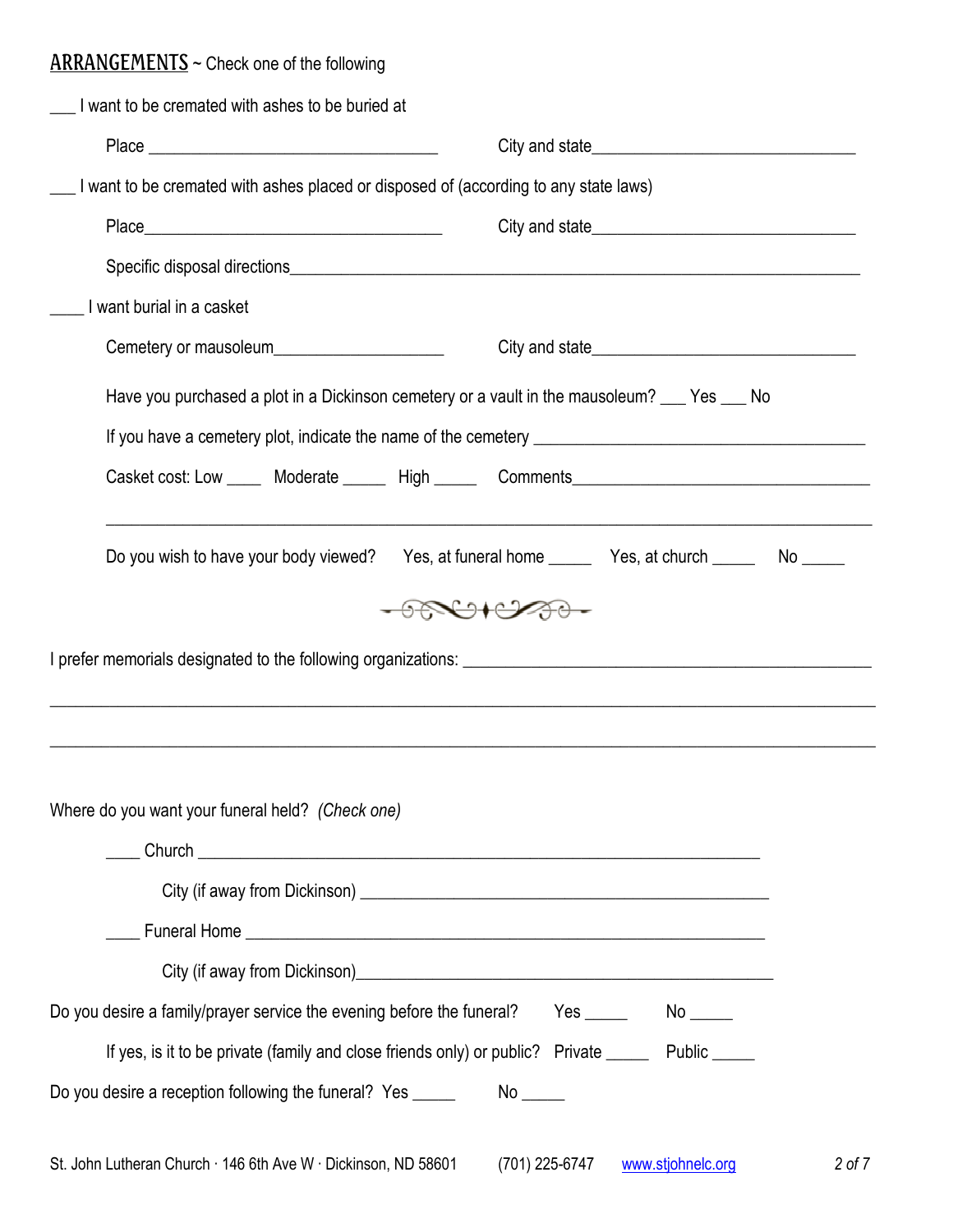# **PARTICIPANTS** in the funeral

| Organist or pianist<br><u>Draganist</u> or pianist |  |
|----------------------------------------------------|--|
|                                                    |  |
|                                                    |  |
|                                                    |  |



# THE FUNERAL SERVICE (See the following pages for suggested Biblical texts and hymns - pgs. 5-7)

| <b>Biblical texts</b>                                                                                                                                                                                                                |
|--------------------------------------------------------------------------------------------------------------------------------------------------------------------------------------------------------------------------------------|
|                                                                                                                                                                                                                                      |
|                                                                                                                                                                                                                                      |
|                                                                                                                                                                                                                                      |
|                                                                                                                                                                                                                                      |
|                                                                                                                                                                                                                                      |
|                                                                                                                                                                                                                                      |
|                                                                                                                                                                                                                                      |
| Other music <u>example and the contract of the contract of the contract of the contract of the contract of the contract of the contract of the contract of the contract of the contract of the contract of the contract of the c</u> |
| ,我们也不能在这里的时候,我们也不能在这里的时候,我们也不能在这里的时候,我们也不能会不能在这里的时候,我们也不能会不能会不能会不能会不能会不能会不能会不能会不                                                                                                                                                     |
|                                                                                                                                                                                                                                      |
|                                                                                                                                                                                                                                      |
|                                                                                                                                                                                                                                      |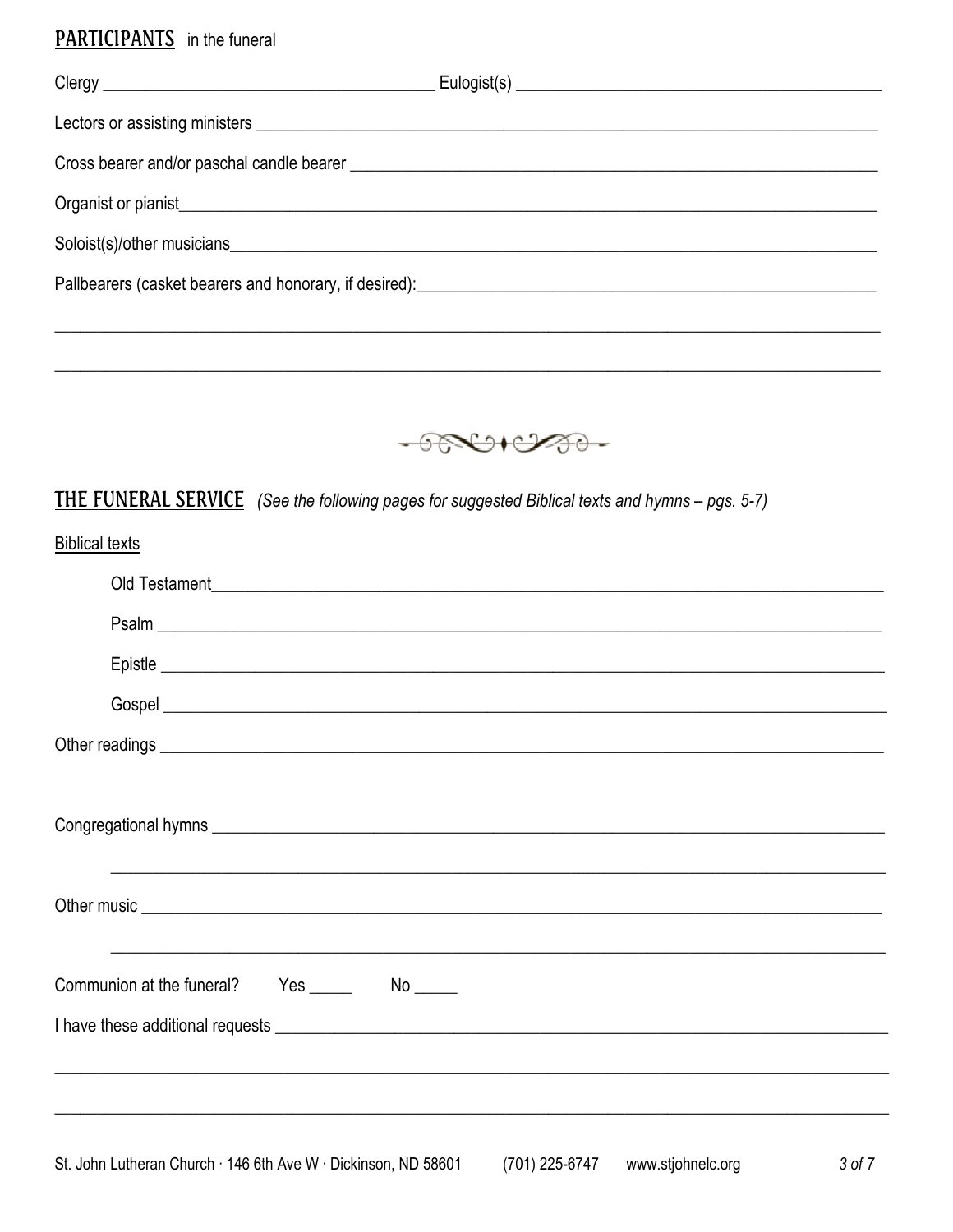# **OBITUARY INFORMATION**

List family members

Provide background information about yourself that you want included in an obituary. This may include education, work, organizations, accomplishments, etc.

The following newspapers should receive my obituary



|      | I have provided a copy of these plans to the following people, church, and/or funeral home                                                             |
|------|--------------------------------------------------------------------------------------------------------------------------------------------------------|
|      |                                                                                                                                                        |
| Name |                                                                                                                                                        |
|      | Name and the set of the set of the set of the set of the set of the set of the set of the set of the set of th                                         |
|      | (Do not put this form in your safety deposit box. This is information needed by your church<br>and your family immediately at the time of your death.) |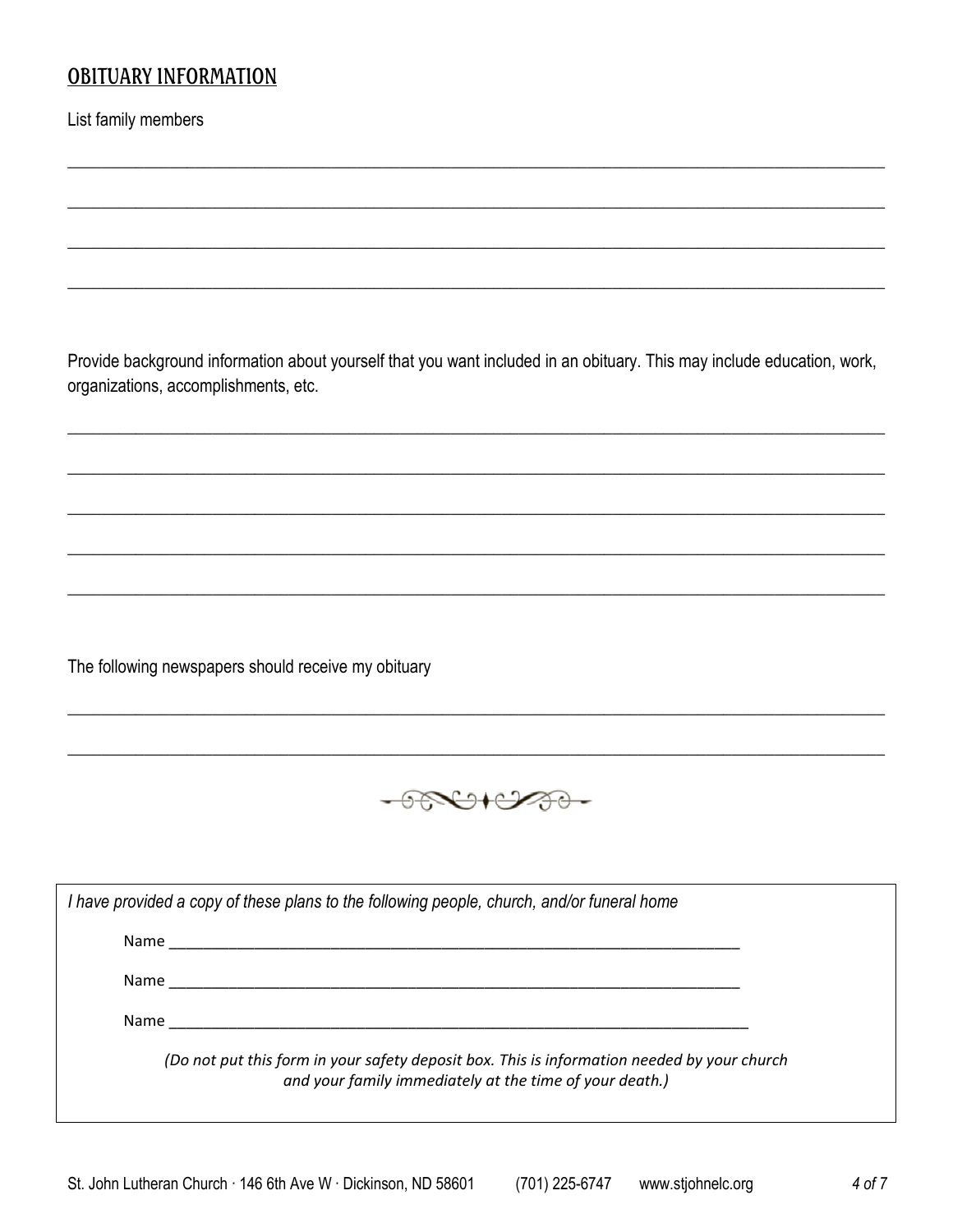# SUGGESTED SCRIPTURE READINGS FOR FUNERALS

*In addition to a reading from the gospel, other texts may include a reading from the Old Testament, the Psalms and/or the New Testament.*

## **OLD TESTAMENT (First Readings)**

| Verses                   | <b>I</b> heme                     |
|--------------------------|-----------------------------------|
| Job 19:23-27             | My Redeemer lives                 |
| Proverbs 31:10-31        | Portrait of a godly woman         |
| Ecclesiastes 3:1-8       | For everything there is a season  |
| Isaiah 25:6-9            | God will swallow up death forever |
| Isaiah 35:3-10           | The ransomed shall return         |
| Isaiah 40:1-11           | He shall feed his flock           |
| Isaiah 40:27-31          | They who wait for the Lord        |
| Isaiah 43:1-3, 18-19, 25 | I am going to do a new thing      |
| Isaiah 55:1-3,6-13       | God's gracious covenant           |
| Isaiah 61:1-4, 10-11     | The Spirit of the Lord is upon me |
| Isaiah 65:17-25          | A new heaven and a new earth      |
| Jeremiah 31:31-34        | Written on the heart              |
| Zechariah 8:1-8          | Children at play in God's city    |

## **PSALMS**

Psalm 103:1-5,10-18 God's steadfast love

Psalm 130 Out of the depths Psalm 139:1-12,23-24 Pursued by God

### Verses Theme

Psalm 23 The Lord is my shepherd<br>Psalm 34:1-8 Taste and see that the Lo Taste and see that the Lord is good Psalm 42:1-6a As the deer longs for flowing streams Psalm 46 God is our refuge and strength

Psalm 90:1-6,10,12-17 So teach us to number our days Psalm 91:1-2,9-12,14-16 In the shadow of the Almighty Psalm 116:1-9,12-15 Precious is the death of his saints

Psalm 121 The Lord will keep you Psalm 143 Hear my prayer, O Lord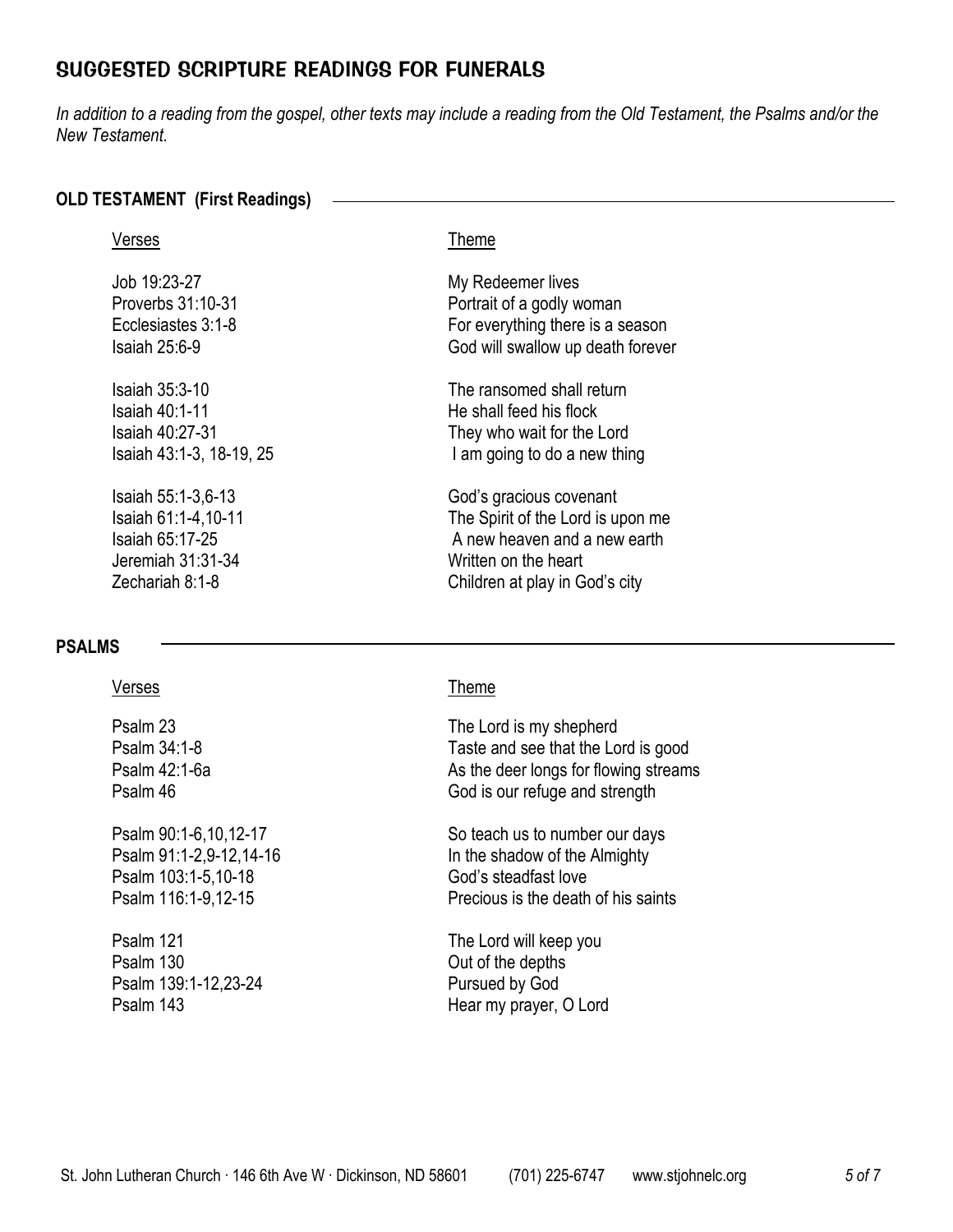## **NEW TESTAMENT (Second Readings)**

Romans 8:14-23 Joint heirs with Christ

- 
- Philippians 2:5-11 He emptied himself Philippians 4:4-9 Rejoice in the Lord

1 John 1:1-7 Walk in the light

## **GOSPEL READINGS**

### Verses **Theme**

Matthew 18:1-5,10-14 Become like children Matthew 25:31-40 You gave me food John 6:37-40 The Bread of Life John 10:7-16 The Good Shepherd

### Verses **Theme**

Romans 5:1-11 While we were yet sinners Romans 6:3-9 Baptized into Christ's death. Romans 8:31-35,37-39 Who shall separate us?

1 Corinthians 13 **But the greatest of these is love** But the greatest of these is love 1 Corinthians 15:12-19 Assurance of resurrection 1 Corinthians 15:51-58 O, death, where is thy sting? 2 Corinthians 4:7-14 Perplexed, but not in despair

2 Corinthians 5:1-10 A house not made with hands 1 Thessalonians 4:13-18 The comfort of his coming again

Hebrews  $12.1-2$  A cloud of witnesses 1 Peter 1:3-9 **Born** anew to a living hope Revelation 7:9-17 **A** great multitude in white robes

Revelation 21:22-27 The heavenly Jerusalem Revelation 22:1-7 The Lamb of God and the Tree of Life

Matthew 5:1-10 Blessed are those who mourn Matthew 11:25-30 Easy yoke, light burden

Mark 10:13-16 **Let the children come to me** Luke 23:32-43 Today I will be with you in Paradise Luke 24:1-5, 9-14 The resurrection of Christ Luke 24:13-35 Known in the breaking of the bread

John 1:1-5, 9-14 The light shines in the darkness John 3:16-21 God so loved the world<br>
John 5:19-29 The Son aives life The Son gives life

John 11:17-27 **I am the Resurrection** John 14:1-7 The Way, the Truth, the Life John 14:25-27 Peace I leave with you